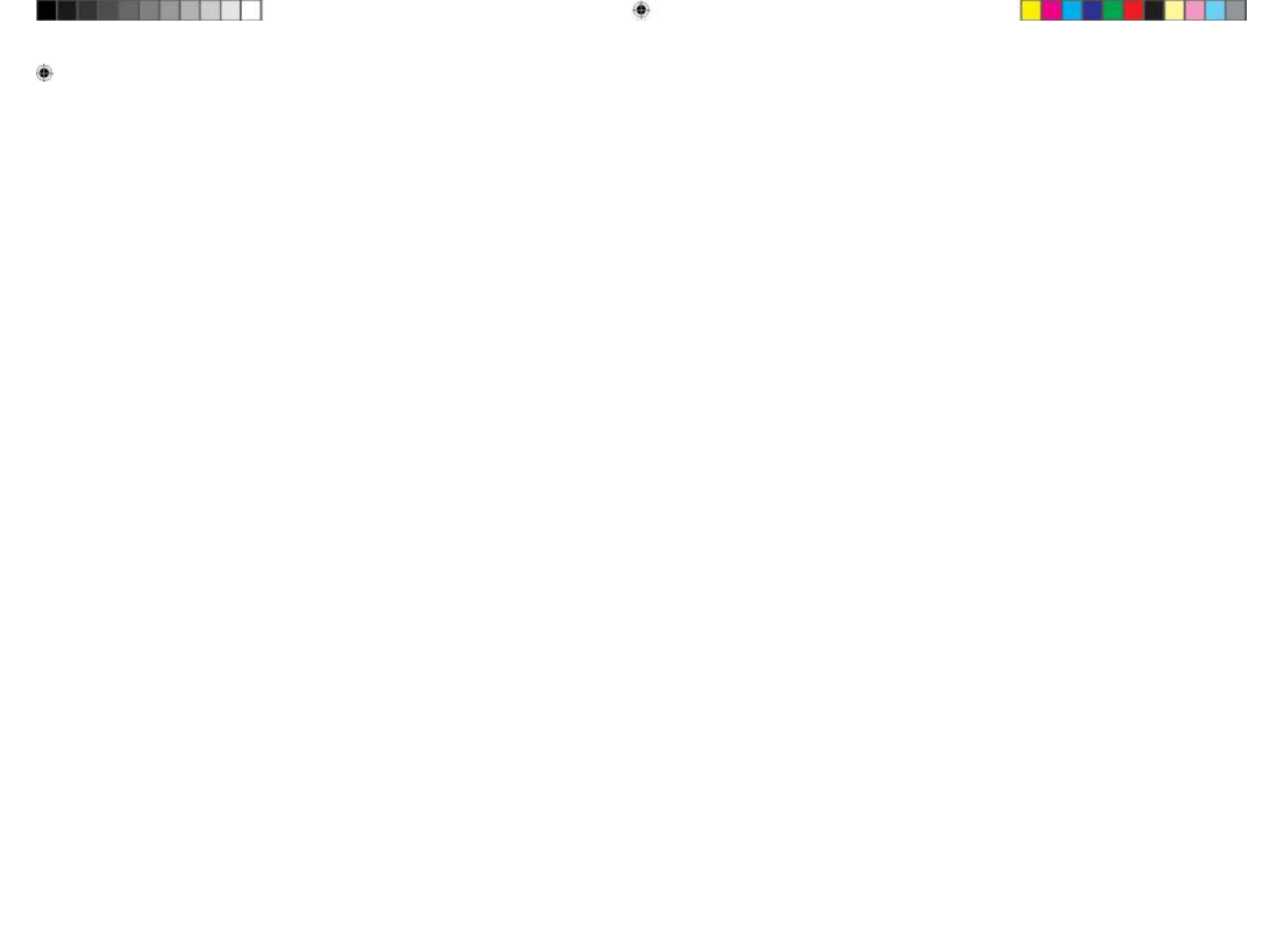### **Will I be invited to the meeting the petition is considered at?**

Yes. We will give you five working days' notice of the date of the meeting. We will invite you, together with one supporter, to the meeting.

### **What happens when I arrive?**

We will try to give an approximate time for when we are likely to consider your petition. Someone will meet you when you arrive. However, you will have to wait until the Board is ready to hear the petition, in the room where the meeting is taking place, unless we are discussing private matters. In this case you will wait in a waiting area. There will be members of the audit, scrutiny and petitions board and council staff in the meeting room. Someone will show you where to sit and help you if you have any difficulties. We will give you an agenda for the meeting. Everyone at the meeting will have a name plate so you will know who they are.

### **Will I be asked to speak?**

Yes. We will ask you to make a statement that lasts no longer than ten minutes to support the petition. Your supporter can speak on your behalf if necessary. We may ask you questions.

### **Are the meetings open to the public?**

Yes. However, if we think any item should be private we will ask members of the press and public to leave.

### **What will happen to my petition?**

We will listen to your comments and ask you questions. At the meeting we will make a decision on your petition and will do one of the following.

- Take no action and give you the reason for this.
- Refer the petition to a director of the council or a policy board.
- Refer the petition to another organisation (if the petition relates to that organisation).

### **Where can I see other petitions that have been put forward?**

Petitions will be available, with the agenda for the board meeting, at least three days before the meeting. We will put details of petitions we have received on our website. We will prepare an annual report relating to petitions we have considered, and their results.

### **Can we help?**

This procedure is available in Braille, in large print, on computer disk, on audio tape or in other languages. If you need the procedure in one of these formats or if you need help filling in the form, please contact:

Lilian Belshaw Democratic Services Manager Renfrewshire House Cotton Street Paisley, PA1 1TR

Phone: 0141 618 7112 Email: lilian.belshaw@renfrewshire.gcsx.gov.uk

## **Renfrewshire Council**

# **Information for putting forward petitions to the petitions board**

# **Scrutiny Matters**